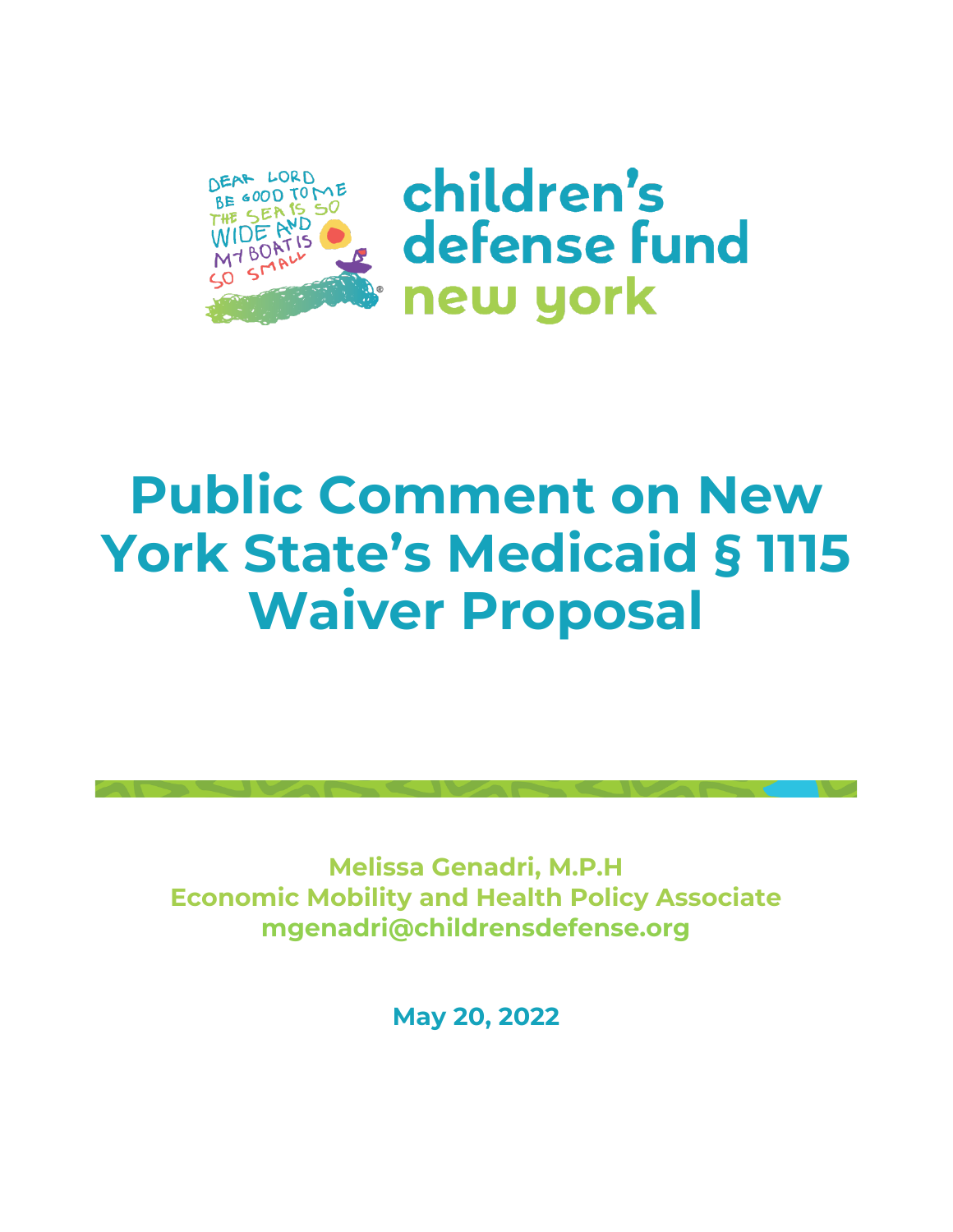## **Children's Defense Fund – New York Public Comment on New York State's Medicaid § 1115 Waiver Proposal**

#### **About the Children's Defense Fund – New York**

Children's Defense Fund – New York (CDF-NY) is grateful to the New York State Department of Health (NYSDOH) for the opportunity to comment on its proposed amendment to New York's Medicaid Redesign Team Waiver Demonstration, titled Strategic Health Equity Reform Payment Arrangements: Making Targeted, Evidence-Based Investments to Address the Health Disparities Exacerbated by the COVID-19 Pandemic.

CDF-NY is a non-profit child advocacy organization that works statewide to ensure every child in New York State has a Healthy Start, a Head Start, a Fair Start, a Safe Start and a Moral Start in life and a successful passage to adulthood with the help of caring families and communities. As the New York office of the Children's Defense Fund (CDF), an organization with roots in the Civil Rights Movement, we are committed to advancing racial equity and to leveling the playing field for all children, youth and families. We envision a state – and a nation – where marginalized children flourish, leaders prioritize their well-being and communities wield the power to ensure they thrive. CDF-NY provides a strong, effective and independent voice for children who cannot vote, lobby, or speak for themselves. We pay particular attention to the needs of children living in poverty, children of color and those with disabilities. CDF-NY strives to improve conditions for children through research, public education, policy development, direct service, organizing and advocacy. Our policy priorities are racial justice, health justice, education justice, child welfare, youth justice and economic mobility. To learn more about CDF-NY, visi[t](http://www.cdfny.org/) [www.cdfny.org.](http://www.cdfny.org/)

#### **What's At Stake**

New York's proposed Medicaid § 1115 Waiver affords an important opportunity for our State to design innovative ways of using Medicaid funds to promote health equity and to address the racial health disparities that the COVID-19 pandemic has laid bare. In its proposal to the U.S. Department of Health and Human Services, New York is requesting approximately \$13.52 billion in Medicaid funding to be used over five years. Medicaid is well-equipped to reduce health disparities and promote health as well as racial equity in New York, as nearly 7.5 million New Yorkers – over one in three of our State's residents and half of all pregnant women – receive health coverage under Medicaid. Medicaid is also the foundation of New York's children's health care system, providing comprehensive and affordable health coverage to nearly 50 percent of our State's children. And Medicaid covers 60 percent of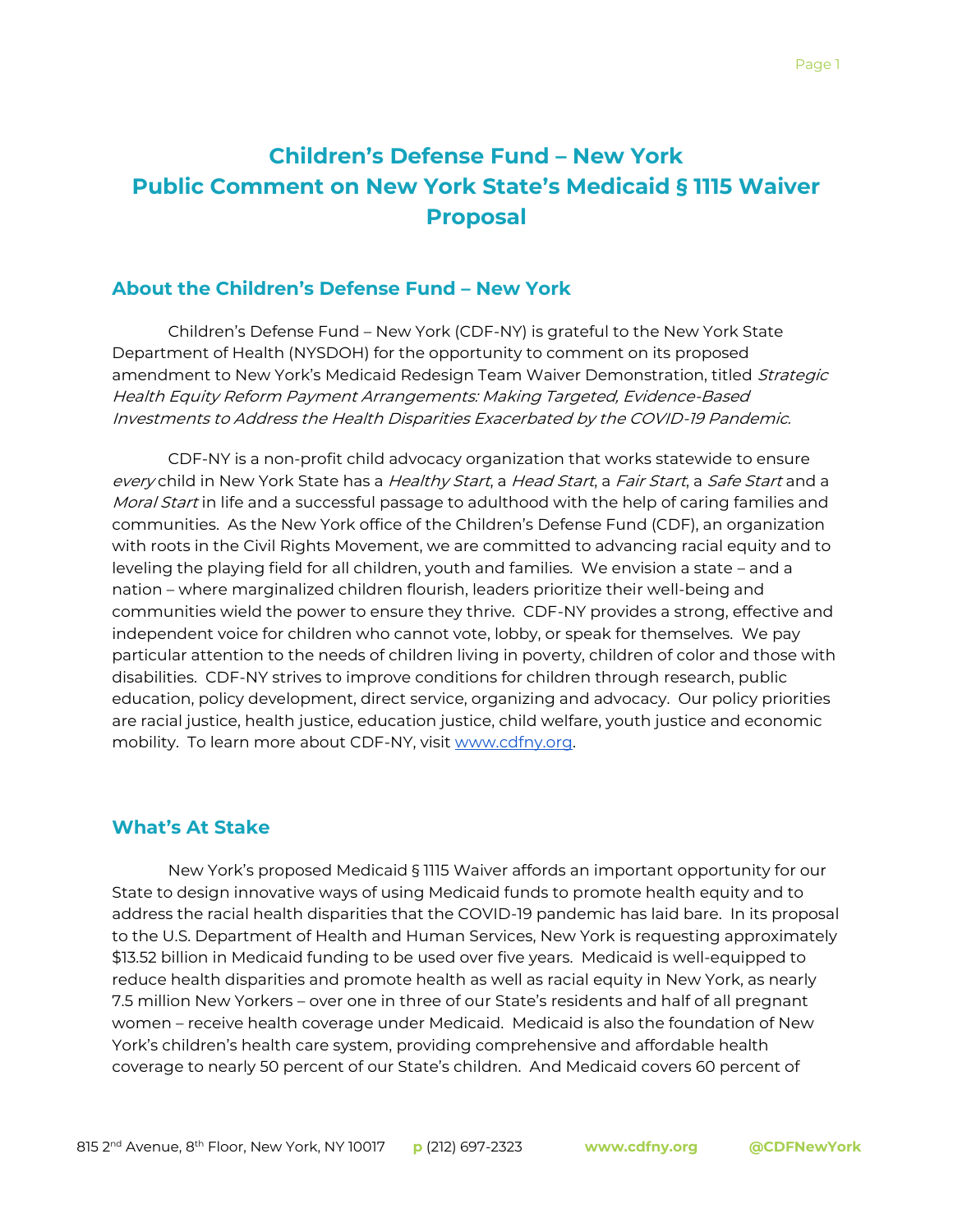children under the age three in New York, providing critical services during one of the most important parts of their development.

CDF-NY firmly supports the goal of infusing our State's Medicaid program with new funding to achieve greater health equity. However, this goal would be better achieved and New York children, youth and families would be better served, if the following amendments to the § 1115 Waiver proposal were made:

## **I. Center the mental health and developmental needs of New York's children and youth**

Despite its stated focus on promoting health equity, the investments detailed in the State's Medicaid § 1115 Waiver proposal are not aligned with the needs of an especially large population of New Yorkers who rely on Medicaid: children and youth. This inequity is not only shortsighted; it is simply unacceptable. This is particularly true given the fact that New York's children of color disproportionately receive coverage under Medicaid – over half of our State's Black children and over 60 percent of our Latinx children are covered by Medicaid, compared to approximately one third of white children.  $^1$  CDF-NY strongly believes that without an  $\,$ explicit focus on children and youth in this Waiver, New York will fail to achieve its overall goal of fully integrating social care and health care into the fabric of the New York State Medicaid program. New York must use the opportunity presented by the Waiver as a lever to reverse its chronic under-investment in children and youth – beginning with the mental health and developmental needs of the youngest New Yorkers. Investing in the healthy growth and development of New York's children and youth will benefit community wellbeing today and will also bring long-term value to Medicaid and to the future of our State.

The COVID-19 pandemic is undoubtedly profoundly impacting the mental health of the youngest New Yorkers, and its effects on our youth are also far-reaching. Last Fall, the American Association of Pediatrics (AAP), American Academy of Child and Adolescent Psychiatry (AACAP) and Children's Hospital Association (CHA) jointly declared a national emergency in child and adolescent mental health <sup>2</sup> and not long after, the United States Surgeon General issued his own advisory on the youth mental health crisis. <sup>3</sup> These somber declarations come on the heels of two years during which the pandemic has upended the lives of New York's most marginalized children, youth and families through devastating loss of life and destabilizing unemployment, not to mention harrowing food and housing insecurity, onset of poverty, and loss of health insurance throughout our State. These traumas have been disparately shouldered by communities of color. And these inequities were not

<sup>&</sup>lt;sup>1</sup> "Snapshot of Children with Medicaid by Race and Ethnicity, 2018," Georgetown University Health Policy Institute, Center for Children and Families, July 2020[, https://ccf.georgetown.edu/wp-content/uploads/2020/07/Snapshot-](https://ccf.georgetown.edu/wp-content/uploads/2020/07/Snapshot-Medicaid-kids-race-ethnicity-v4.pdf)[Medicaid-kids-race-ethnicity-v4.pdf.](https://ccf.georgetown.edu/wp-content/uploads/2020/07/Snapshot-Medicaid-kids-race-ethnicity-v4.pdf) 

<sup>2</sup> "AAP-AACAP-CHA Declaration of a National Emergency in Child and Adolescent Mental Health," American Academy of Pediatrics, October 19, 2021, [https://www.aap.org/en/advocacy/child-and-adolescent-healthy-mental](https://www.aap.org/en/advocacy/child-and-adolescent-healthy-mental-development/aap-aacap-cha-declaration-of-a-national-emergency-in-child-and-adolescent-mental-health/)[development/aap-aacap-cha-declaration-of-a-national-emergency-in-child-and-adolescent-mental-health/.](https://www.aap.org/en/advocacy/child-and-adolescent-healthy-mental-development/aap-aacap-cha-declaration-of-a-national-emergency-in-child-and-adolescent-mental-health/)

<sup>&</sup>lt;sup>3</sup> "Protecting Youth Mental Health: The U.S. Surgeon General's Advisory," Surgeon General of the United States, December 7, 2021, [https://www.hhs.gov/sites/default/files/surgeon-general-youth-mental-health-advisory.pdf.](https://www.hhs.gov/sites/default/files/surgeon-general-youth-mental-health-advisory.pdf)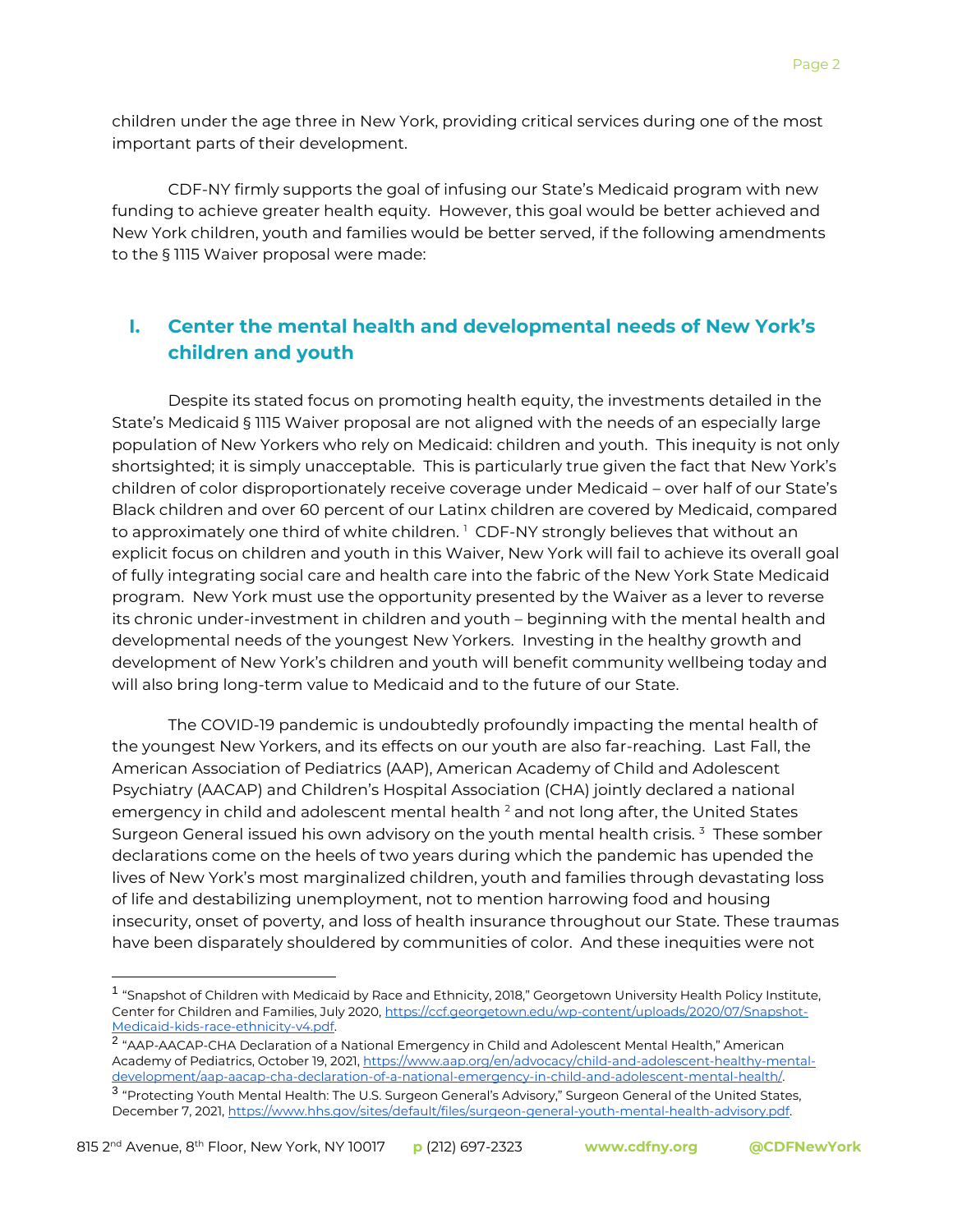new. Prior to the pandemic, suicide was the second leading cause of death among New York youth ages 15 to 19, and the third leading cause of death among children ages 5 to 14, 4 with Black youth at a particularly heightened risk of suicide and classified as a high-risk suicide population in New York. <sup>5</sup> Accordingly, New York should utilize Waiver funding to improve access to the mental health care and services children and families need.

The Medicaid § 1115 Waiver proposal should bolster Medicaid's reach in the school setting, where children and youth spend the majority of their day. For example, the Waiver should expand school mental health and primary care clinics, fund more school-based mental health providers, expand community school models that link families with services and encourage engagement through the use of family peer advocates. The Waiver should also fund and implement universal screening for anxiety and depression for school-age children, and work to link children to behavioral health resources early on.

Furthermore, New York must foster two-generation approaches to support youth mental health which require attending to parent and family needs as well as those of children. This could be achieved by expanding the presence of behavioral health specialists in pediatric and primary care practices. Doing so would better enable providers to address the emerging mental health needs of both parents and young children through such mechanisms as early screening and treatment of maternal anxiety and depression and increased referral to patient support programs. Care coordinators must also be added to these settings to assist families with care access.

Without prioritizing the developmental needs of children, attempts to achieve health equity in New York State will fail. The Medicaid § 1115 Waiver proposal does not support preventive methods in early development. It is critical that the State invest in comprehensive early childhood developmental and social-emotional screenings in partnership with trusted community partners, early identification and other evidence-based developmental services. Developmental assessments in pre-kindergarten programs and child care community settings should also be funded under this Medicaid Waiver to ensure children who may miss screening via their doctors still receive care. When infants and toddlers receive such screenings in a timely fashion, Early Intervention and Preschool Special Education services can begin as needed, thereby improving outcomes for social relationship, knowledge and skills and enabling children to catch up to their peers.

## **II. Expand Medicaid eligibility and services for children and new mothers**

New York's Medicaid § 1115 Waiver proposal includes investments meant to support our State's houseless, long-term institutional and criminal justice-involved populations. In

<sup>4</sup> "New York State Leading Causes of Death," New York State Department of Health, Accessed February 2, 202[1,](https://apps.health.ny.gov/public/tabvis/PHIG_Public/lcd/reports/#state) [https://apps.health.ny.gov/public/tabvis/PHIG\\_Public/lcd/reports/#state.](https://apps.health.ny.gov/public/tabvis/PHIG_Public/lcd/reports/#state)

<sup>5</sup> "Black Youth Suicide in New York: An Urgent Crisis," Children's Defense Fund New York, May 2021, [https://www.cdfny.org/wp-content/uploads/sites/3/2021/05/Black-Youth-Suicide-in-New-York-An-Urgent-Crisis.pdf.](https://www.cdfny.org/wp-content/uploads/sites/3/2021/05/Black-Youth-Suicide-in-New-York-An-Urgent-Crisis.pdf)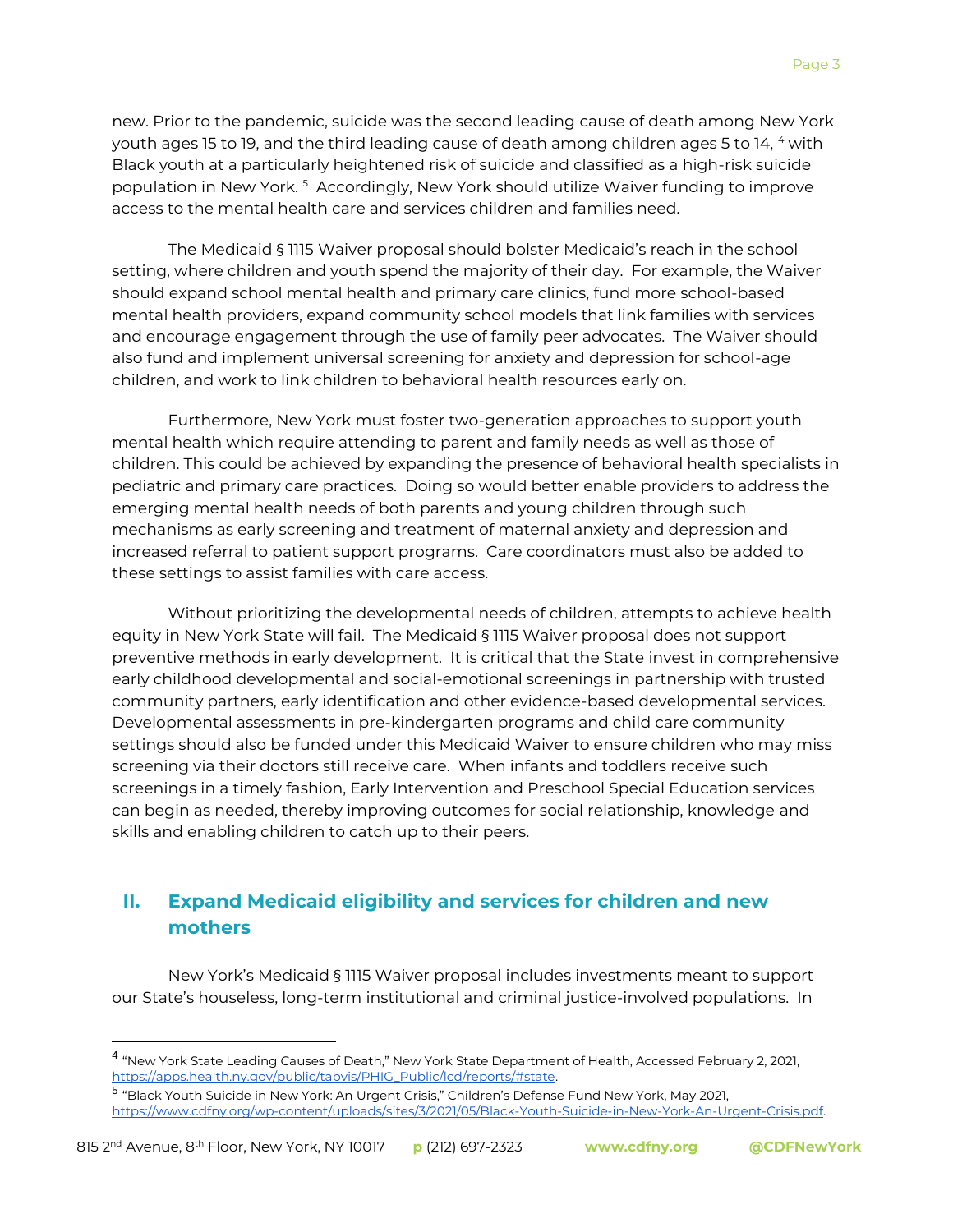addition to serving these marginalized populations, our State must take advantage of § 1115 flexibilities that permit targeted eligibility expansions for specific populations to help states achieve health equity goals – particularly, children and new mothers.

Under this Waiver, New York must act to implement continuous Medicaid eligibility for children and their mothers from birth to three years of age. Doing so would safeguard the health of the youngest New Yorkers (and particularly, of our young New Yorkers of color) and their mothers, protect children against insurance churn and coverage losses, and offer continuity of care during a period of critical growth and physical, cognitive and emotional development. It would also prevent the emergence of health issues due to gaps in health coverage. New York families whose mothers and babies are receiving coverage under Medicaid should not have to worry about reapplying for coverage during the first three years of life, risking delaying or skipping essential medical services in the process. An extension of Medicaid coverage for three years after birth without the administrative burdens and costs to families of reapplying for coverage will thereby reduce gaps in coverage due to such factors as confusion over renewal requirements or family income fluctuations.

New York must also cover universal home visiting for parents of all newborns to provide support for parents and babies and to reduce maternal and infant mortality and morbidity. The State must expand the New York State First 1,000 Days Maternal Infant Care Initiative and phase in statewide home visiting for all newborns so that it is fully available for every New York family by the end of the Medicaid Waiver period.

#### **III. Ensure equity, access and quality in the creation of a statewide digital health and telehealth infrastructure**

Telehealth holds great potential to improve access to critical health services throughout the duration of the pandemic and beyond, particularly for New Yorkers facing barriers to in-person visits and those living in areas with provider shortages. At the same time, the persistent digital divide that disparately affects Black and Latinx households throughout our State – and the troubling increases in suicide attempts and psychiatric emergencies among young New Yorkers – necessitate a close examination of telehealth service provision statewide, particularly relating to adolescent behavioral health. As New Yorkers increasingly turn to telehealth to meet their health needs, it is incumbent upon our State to ensure equity, access and quality of telehealth service provision statewide.

CDF-NY is deeply concerned that marginalized youth in need of behavioral health services may not be receiving them via telehealth. This is due to a variety of home factors including a lack of access to personal electronic devices and/or reliable broadband internet in the home, a lack of privacy in the home and a lack of secure housing, a difficult home environment, or a home environment that is unsafe or abusive. Additional barriers that marginalized young people face include a lack of community spaces where they can safely and privately access telehealth services and language barriers for youth with limited English proficiency.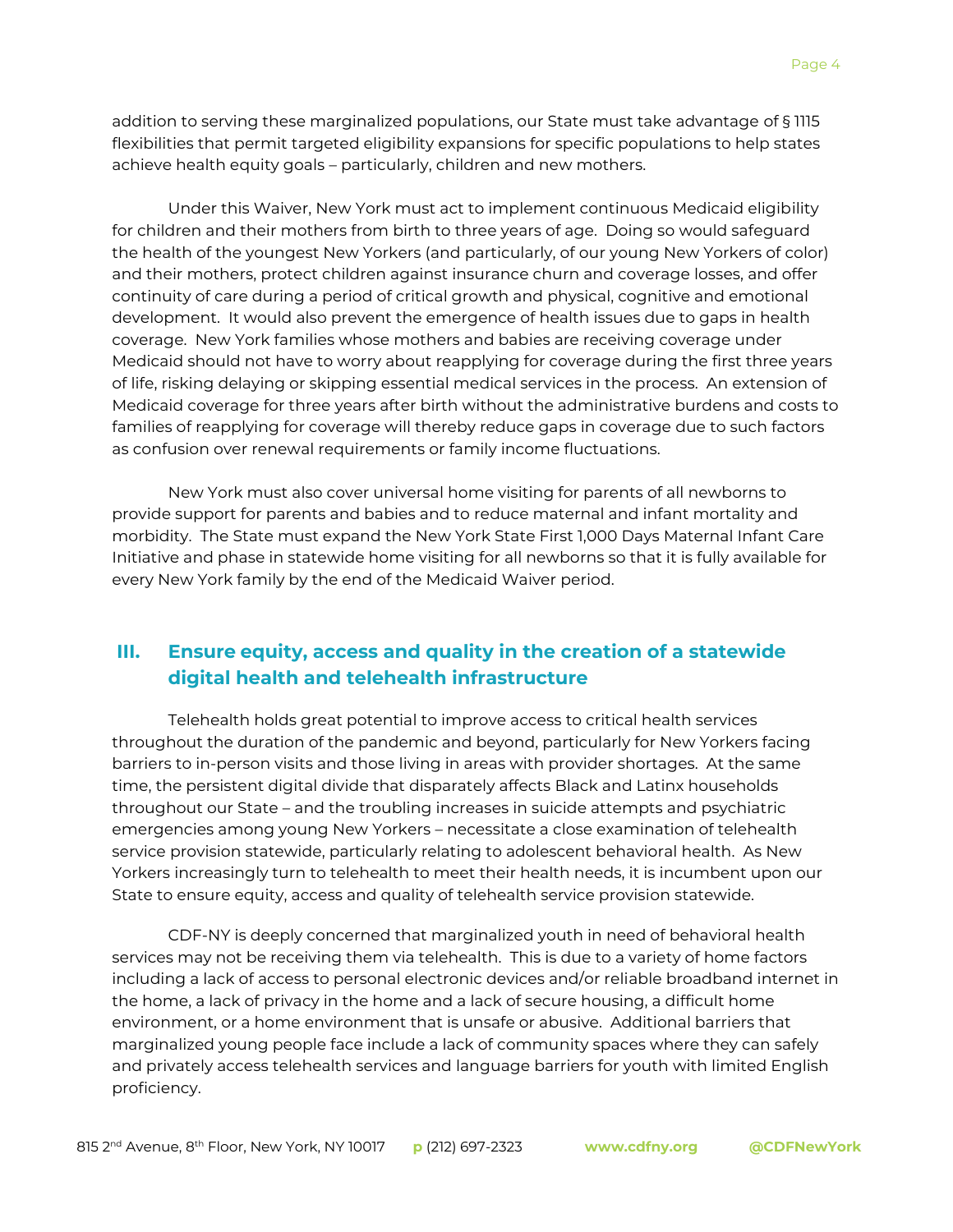The State's proposed § 1115 Waiver would make an estimated \$300 million investment over five years to expand access to digital and telehealth services through provisioning information technology and training support to providers, as well as making investments in infrastructure to improve patient access. Targeted activities include installing telehealth kiosks in homeless shelters, providing tablets to New Yorkers who lack access to technology necessary to participate in telehealth and promoting telehealth and digital literacy.

In addition to taking such actions in service of creating a statewide digital health and telehealth infrastructure, CDF-NY urges the State to be mindful of investment parity for telehealth and to ensure that investments do not solidify healthcare deserts. Furthermore, the State should provide funding for an independent analysis of equity, access and quality of telehealth services being delivered across our State, particularly with regards to behavioral health services for young people. Medicaid funds should also be allowed to cover broadband access to create a more equitable system of access. The State should invest in the creation of community safe-spaces where youth can access telehealth services privately if they can not or do not wish to access such services in their home. Additionally, we must remain vigilant to potential issues with the quality of telehealth service provision that replaces in-person care, particularly for Early Intervention (EI) services, and be mindful of how telehealth could affect integrated practices. Telehealth investments such as these would promote healthy growth and development in children and youth and connect families to other public systems.

### **IV. Disaggregate data by race and ethnicity and ensure transparency in quality measure selection and Waiver funding**

It is vital that New Yorkers experience greater access to services and achieve better health and wellness through the activities supported by the § 1115 Waiver, and that the State have mechanisms in place to track whether or not intended health equity outcomes are reached. While the Waiver application proposes statewide standards for data collection and availability and statewide and regionally-specific sets of health equity quality improvement measures, it does not identify the entities that will determine what those measures are or how they would be prioritized. It is also integral that consumer advocates be integrated into the measure selection process.

New York must seize upon the opportunity presented by this Waiver to follow other States' leads in collecting and reporting racially and ethnically disaggregated data. California, Massachusetts, New Jersey and Oregon have all recently submitted § 1115 Waiver applications calling for disaggregation of data by race and ethnicity. As a part of newly collecting this disaggregated data, individuals will be asked to self-report their demographics and must be informed in understandable and clear language why they are being asked for this information and how it may result in better health and access to services. Additionally, data transparency should be implemented to enable independent oversight of the Waiver, conducted by an independent body that includes diverse statewide consumer and community representation. Additionally, CDF-NY urges that flow of Waiver funding be as